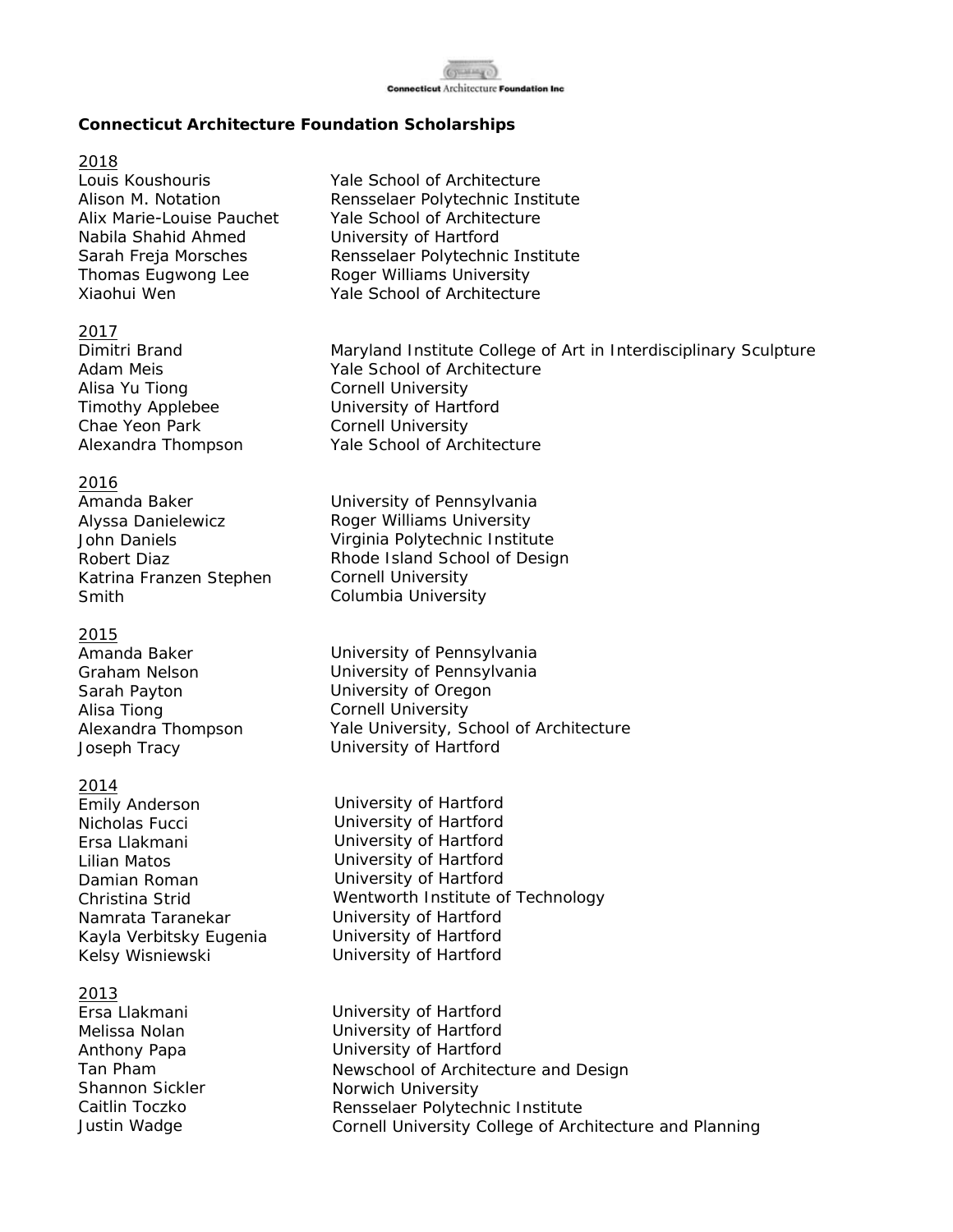

## **Connecticut Architecture Foundation Scholarships**

2012

Shannon Sickler Norwich University

#### 2011

Andrew Gorzkowski Cornell University

#### 2010

#### 2009

#### 2008

#### 2007

Alexander Chabla Yale University, School of Architecture Alexander Holtzer Texas A&M University Jonathan Hopkins **Roger Williams University, School of Art, Architecture and** Historic Preservation Melissa Nolan University of Hartford Nicole Pandolfo Northeastern University Benjamin Sachs Yale University, School of Architecture Christina Sgambelluri Alfred State College of Technology

Alexander Chabla Yale University, School of Architecture Thomas Day Syracuse University School of Architecture Jeffrey Pinheiro **University of Hartford** Benjamin Sachs Yale University, School of Architecture Brittany Utting The Yale University, School of Architecture

Erin Casey Virginia Polytechnic Institute and State University Alexander Chabla Yale University, School of Architecture Thomas Day Syracuse University School of Architecture Jason DeLorenzo University of Colorado

Nicholas Caruso Yale School of Architecture Thomas Day **Syracuse University School of Architecture** Jason DeLorenzo University of Colorado Alicia Gomes Boston Architectural College Joseph Messick Yale University, School of Architecture

Nicholas Caruso Yale University, School of Architecture Weija Dong **University of Pennsylvania** Joseph Messick Yale University, School of Architecture Stephanie Saltzman Georgia Institute of Technology Hannah Tulis **Harvard University Graduate School of Design** Andrew Watkins **Harvard University Graduate School of Design** 

Amanda Bergin University of Pennsylvania Jennifer R. Bonner Harvard University Graduate School of Design Nicholas Caruso Yale University, School of Architecture Julie A. Jancewicz Northeastern Graduate School of Architecture Janna F. Kauss **Harvard Graduate School of Design** Joseph Messick Yale School of Architecture